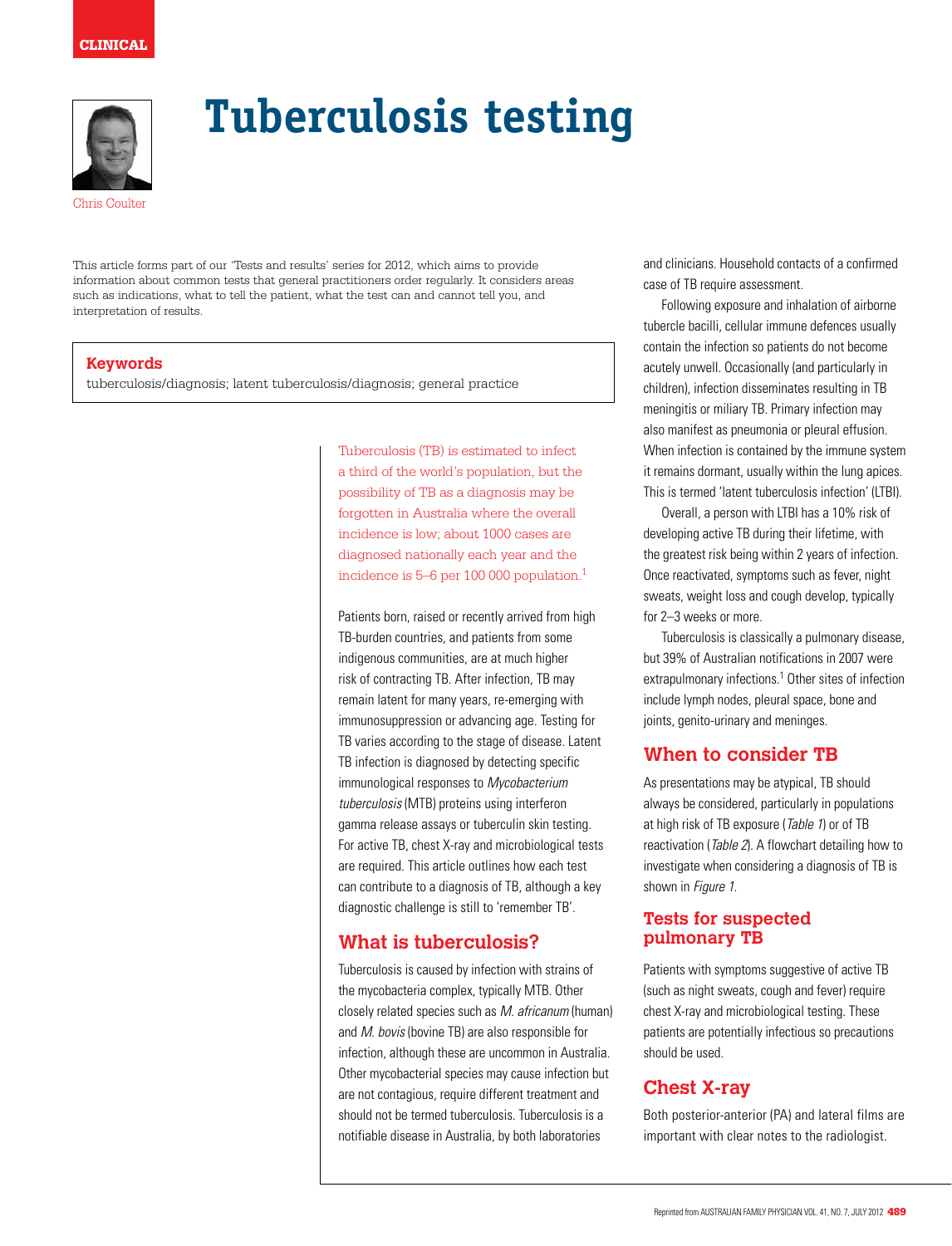#### Table 1. Populations at increased risk of exposure to TB

- • Elderly patients the incidence was far higher in the mid-20th century, particularly postwar European migrants and refugees from the Vietnam war
- • Aboriginal Australians
- Torres Strait Island residents from exposure to Papua New Guinean residents (where the incidence of TB and MDR-TB is high) $11$  crossing the border
- • Migrants or refugees from high TB-burden countries, particularly refugees from sub-Saharan Africa and students from India, China and other Asian countries
- Healthcare workers who have been working in high burden countries

#### Table 2. Risk factors for TB reactivation

- $\bullet$  Recently acquired infection particularly within the first 2 years
- • Immunocompromised states including HIV infection (risk of TB reactivation is 10% per annum<sup>4</sup> although this is substantially reduced with antiretroviral therapy<sup>12</sup>)
- • Medicines related (eg. immune modulators, chemotherapy and post-transplantation)



Typical changes include air space consolidation, cavitation and fibrous contraction in one or both upper lobes or superior parts of the lower lobes (Figure 2). In human immunodeficiency virus (HIV), atypical findings are more common, including [rarely] no changes despite active disease. It can be difficult to distinguish active from latent infection on chest X-ray so microbiology is also important.

#### **Sputum testing**

Three sputum specimens (preferably early morning) are indicated to maximise yield. In children, gastric aspiration is a useful surrogate. Nebulised hypertonic saline may induce sputum production and rarely bronchoscopy is used. Collection should occur away from other people, and into a jar with a threaded lid. Sputum should be delivered

promptly to the laboratory but can be stored in the refrigerator for 1–2 days.

#### **Microscopy**

Acid-fast microscopy is rapid (within 24 hours, less than an hour if urgent) and inexpensive. Approximately 5000 bacilli per mL of sputum are required for a positive smear. Microscopy detects acid-fast bacilli in ~50% of pulmonary TB. The Ziehl-Neelsen stain is standard, and utilises the particular staining properties of the waxy coats of the mycobacterial cell walls. Culture or molecular assays are then required to confirm if acid-fast bacilli are MTB complex.

## **Culture**

Culture is the most sensitive test. Automatic liquid cultures are preferred as they are more rapid and sensitive than solid culture mediums and can also test drug susceptibility.

## **Molecular assays**

Molecular assays detect DNA specific for MTB complex. In smear-positive samples they are highly sensitive, but in smear-negative specimens, sensitivity drops to 50%. A new rapid polymerase chain reaction (PCR) test (Xpert® MTB/RIF assay, Cepheid, Sunnyvale CA.) that is not prone to contamination is advocated by some experts.2 Sensitivity is equivalent to solid culture and it simultaneously detects rifampicin resistance.

#### **Drug susceptibility testing**

The cultured isolate should be tested against first line treatment agents (isoniazid, rifampicin, ethambutol, pyrazinamide and streptomycin). Resistant strains are then tested against second line drugs. Multidrug resistant cases (MDR) are defined by resistance to both isoniazid and rifampicin. Rifampicin resistant strains are usually also isoniazid resistant. Drug resistant strains require longer treatment; for MDR-TB, World Health Organization guidelines recommend at least 20 months of therapy.3

## **Tests for suspected latent TB**

Diagnosis of LTBI is dependent on tests of immune recognition of MTB antigens with tuberculin skin testing (TST) or interferon gamma release assays (IGRA). These tests become positive 4–6 weeks after infection.<sup>4</sup> Presentations may include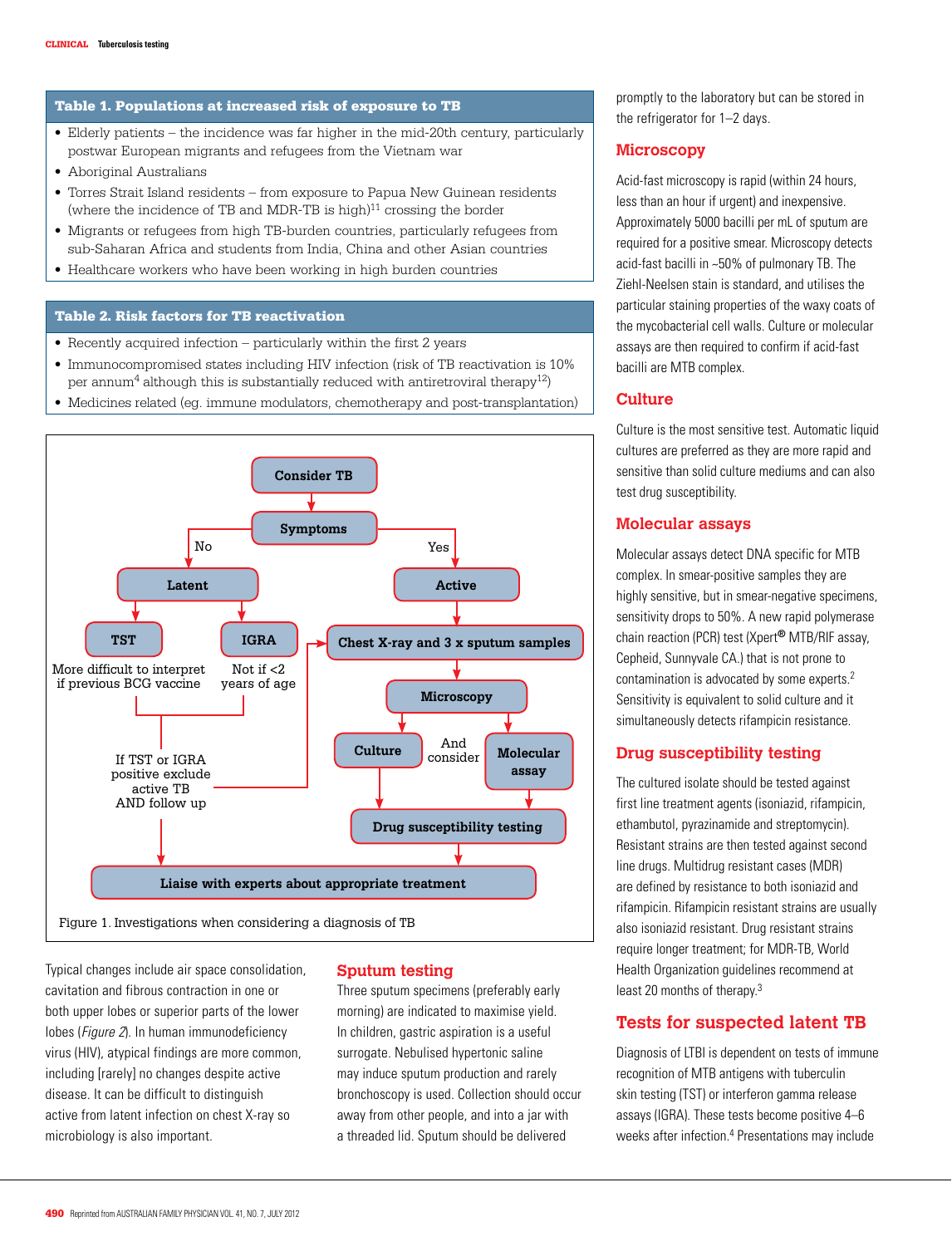

years of age, with typical pulmonary tuberculosis

patients from high prevalence countries, contacts of an index case or healthcare workers presenting for TB screening.

# **Why diagnose latent TB?**

Treating LTBI decreases the risk of progression to active TB by 60–90% and eliminates the potential for transmission. Preventive chemotherapy is typically with isoniazid alone (9 months on average) rather than requiring combination therapy. The risk of progression to disease is greatest within the first 2–3 years, and especially within 1 year.<sup>5</sup>

## **The tuberculin skin test**

The TST – or Mantoux test – assesses inflammation in the dermis following intradermal injection of tuberculin protein. The test needs to be read 48–72 hours after administration. The diameter of induration gives a semiquantitative assessment of the likelihood of LTBI. False positives can result from previous bacilli Calmette-Guérin (BCG) vaccination and exposure to environmental Mycobacterium spp. General practitioners should liaise with their local laboratories about the availability of testing in their area.

## **Interferon gamma release assays**

Interferon gamma release assays utilise the ability of human lymphocytes to survive for a short period in a test tube. If primed by previous TB infection,

lymphocytes will produce detectable amounts of gamma interferon. There are two commercially available tests: the Quantiferon Gold In-Tube™ assay (Celestis Australia) and the T-spot™ test (Oxford Immunotech). Interferon gamma release assays are unaffected by previous BCG vaccination. The venous sample does not require special timing or preparation by the patient. A Medicare rebate is available only if the patient is immunosuppressed. General practitioners should liaise with their laboratory as the assay can cost the patient up to \$100.

A positive IGRA suggests that the patient's immune system recognises TB antigens. This may be due to either current infection or a remote past infection. Interferon gamma release assays do not diagnose active TB – microbiological tests are needed. Similarly a negative test cannot exclude active TB because sensitivity is not 100%.<sup>6</sup>

# **Which test is best in LTBI?**

Despite numerous trials and subsequent metaanalyses, how best to incorporate IGRAs into

diagnostic algorithms remains somewhat controversial. Australia's National Tuberculosis Advisory Committee suggests TST remains the preferred method with IGRAs as a supplemental assay in subjects more than 2 years of age.<sup>7</sup> International guidelines vary considerably.8 Tuberculin skin testing is preferred in young children, especially in those under 2 years of age. Interferon gamma release assays are easier to interpret in patients vaccinated with BCG and should perform better in immunosuppressed patients, but there is no evidence of this. The QFG-IT assay facilitates assessment of the immune system response. No detectable immune response (anergy) can cause a false negative TST test. Table 3 compares important features of the two main types of tests for detecting LTBI.

If a TST or IGRA are positive, then active disease must be excluded with chest X-ray and sputum for microscopy and culture. Any positive result needs to be discussed with a clinician experienced in TB management before commencing treatment.

| <u>respective and the control</u>                                                                         |                                                                 |                                                                                                     |
|-----------------------------------------------------------------------------------------------------------|-----------------------------------------------------------------|-----------------------------------------------------------------------------------------------------|
|                                                                                                           | <b>TSTs</b>                                                     | <b>IGRAs</b>                                                                                        |
| Medicare Benefits Schedule                                                                                | \$11.30                                                         | \$35.15 (for<br>immunosuppressed or<br>immunocompromised<br>patients only)*                         |
| $S$ pecificity $-$ influenced by<br>previous BCG vaccination                                              | Yes                                                             | $N_{\Omega}$                                                                                        |
| Specificity – influenced<br>by previous infection by<br>environmental mycobacteria                        | Yes                                                             | Less than with TST (but<br>test antigens also found in<br>M. marinum, M kansasii<br>and M. szulgai) |
| Special precautions                                                                                       | Store tuberculin<br>re-agent at 2–8°C and<br>protect from light | Blood must be processed<br>within 16 hours                                                          |
| Suitable in children <2 years<br>of age                                                                   | Yes                                                             | No                                                                                                  |
| Hypersensitivity reactions                                                                                | Possible – anaphylaxis<br>rare                                  | $\overline{\text{No}}$                                                                              |
| Number of visits to complete<br>test                                                                      | Two <sup>#</sup>                                                | One                                                                                                 |
| * Note: there may be additional costs even in immunocompromised patients – liaise<br>with your laboratory |                                                                 |                                                                                                     |

Table 3. Comparison of important features of the two main types of tests for detecting LTBI

# Note: with trained healthworker – liaise with your pathology collection centre